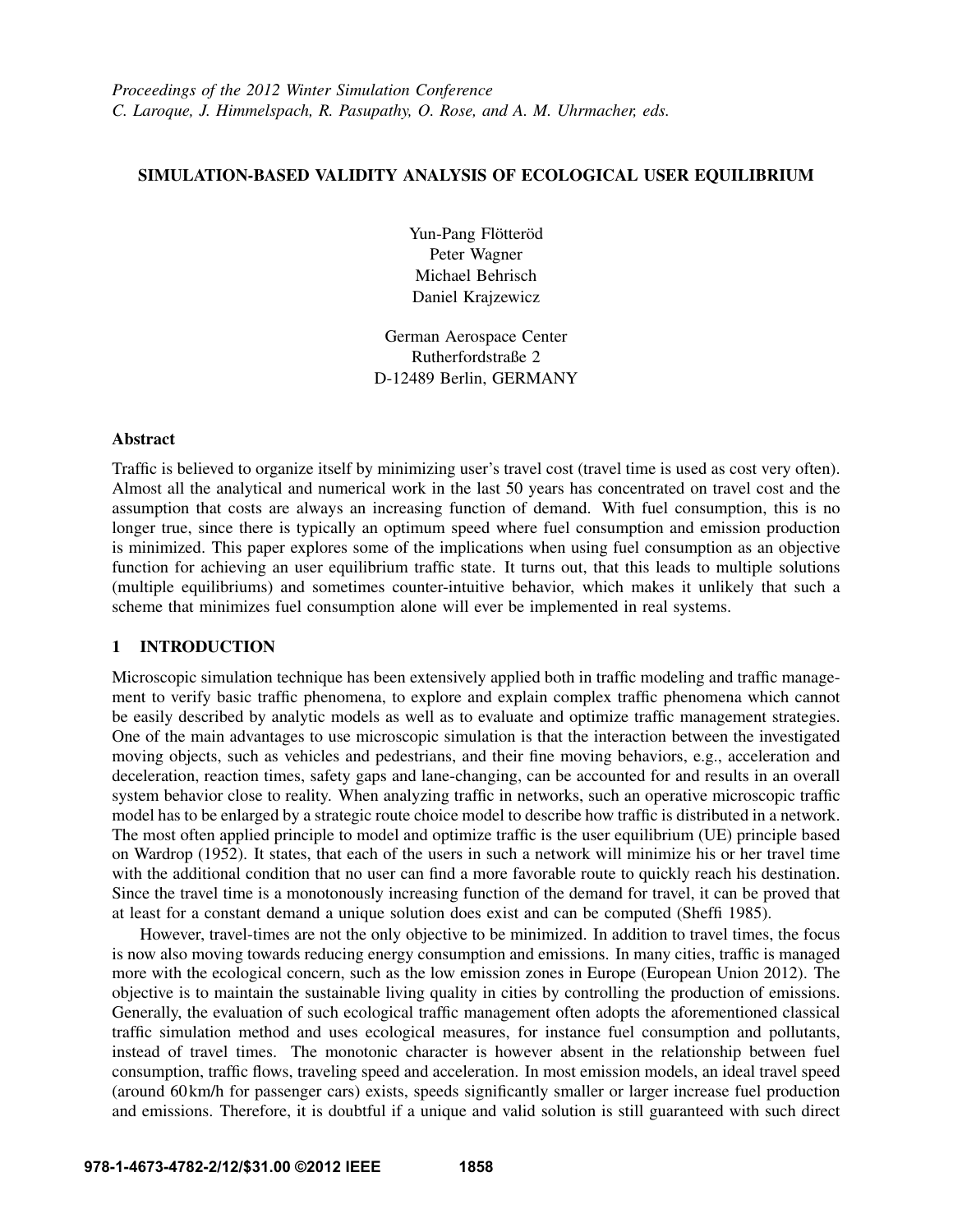adaption and what problems under which circumstances will then arise. In the study from Behrisch, Flötteröd, Krajzewicz, and Wagner (2012), an analytical study with given link travel cost functions and a simplified speed-related fuel consumption equation has been put forward to check the validity of the classical UE principle in the ecological traffic management. The results showed that more than one UE solution is possible and some UE solutions could be unstable which depends on the used link travel cost function. At least the analytical method applied in their study does not include acceleration, therefore the current paper focus not only on the speed effect but also on the acceleration effect on the validity of ecological UE with the traffic simulation technique. The dynamic microscopic simulation tool SUMO (German Aerospace Center 2012) is used to examine the validity of ecological UE with a synthetic network.

#### 2 ANALYTICAL APPROACH

Besides the weather- and pavement-related factors fuel consumption of a vehicle depends also on mechanical factors, such as vehicular type, brand and age, and on human factors, e.g., the choice of gear, acceleration strategies and so on. Therefore, it is not easy to comprehensively model vehicle fuel consumption in an analytical way. Following the approach of Treiber, Kesting, and Thiemann (2008) the fuel consumption of a vehicle principally depends on its current travel speed  $\nu$  and acceleration  $a$ . When a vehicle travels with a constant speed  $\nu$ , the amount of fuel consumption per time unit can be calculated with the following equation

$$
e(v) = c_0 + c_1 v + c_2 v^2 + c_3 v^3
$$
 (1)

with an adequate parameters set of  ${c_k}_{k=0,1,2,3}$ . The total fuel consumption within a given time period *T* is then

$$
E(T) = \int_0^T e(v(t)).
$$
 (2)

In the study from Behrisch, Flötteröd, Krajzewicz, and Wagner (2012) Equation (1) is simplified as  $e(v) = c_0 + c_3 v^3$  so that the fuel consumption equation can be derived as a relatively function of traffic flows, shown in (3), with the given link travel time equation whose form is a function of traffic flows as well.

$$
e_i(q_i) = cT_i \left( 1 + k \frac{q_i}{q_\infty} + \frac{1}{2} \left( \frac{V_i}{v_0} \right)^3 \frac{1}{\left( 1 + k \frac{q_i}{q_\infty} \right)^2} \right),\tag{3}
$$

where  $e_i(q_i)$  is the fuel consumption on link *i* with traffic flow  $q_i$ , *c* is the fuel consumption when idling,  $T_i$  is the travel time on link *i* at free-flow speed, *k* is the factor to show the relationship between travel time and traffic load (traffic flows),  $V_i$  is the maximal travel speed,  $v_0$  is the ideal travel speed and  $q_{\infty}$  is the proxy of the capacity on link *i*. However, the fuel consumption function becomes more complicated, when a vehicle needs to accelerate . The respective fuel consumption can be calculated with the following general equation (Treiber, Kesting, and Thiemann 2008):

$$
e(v) = c_0 + (c_1 + c_{av1}a + c_{av2}a^2)v + c_2v^2 + c_3v^3,
$$
\n(4)

where *a* is the acceleration and  $c_{av1}$  and  $c_{av2}$  are two additional parameters describing the relationship between acceleration and fuel consumption. It is clear to see that fuel consumption is proportional to acceleration. In this case, the deviation of an equation to obtain the form as the function of traffic flows is more complicated and leads to equations that are difficult to understand. Therefore, the simulation approach is adopted here. The calculation of fuel consumption is based on the HBEFA model (INFRAS 2012) which has already been implemented in SUMO. To capture the speed and acceleration effects on the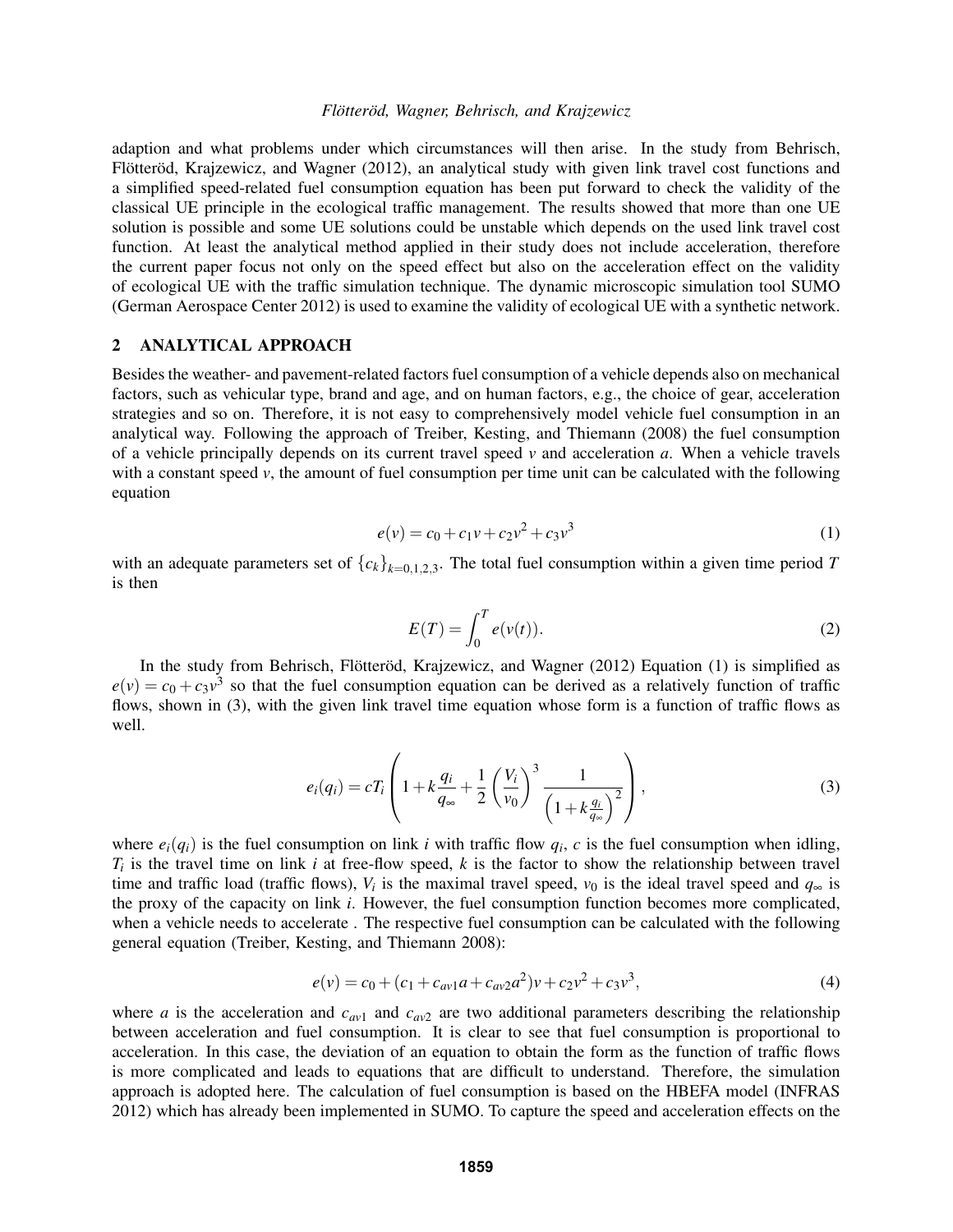ecological UE two simulation experiments with typical traveling behaviors are set with use of a network of two one-lane routes with the same length (10 km).

#### 2.1 Speed-Only Effect

In this experiment, the simulation network is designed such that the maximal travel speed on the two routes is 100 km/h. These two routes connect to a link with two lanes and a maximal travel speed of 30 km/h. The departure speed of each vehicle is set to the maximal travel speed. Therefore, only braking behavior with a very limited acceleration effect due to driving dynamic is expected in this network. With the use of the HBEFA model, the fuel consumption of each simulated vehicle is calculated mainly according to its vehicle type, vehicle age, travel speed and acceleration at each simulation step, i.e., 1 second, and collected on a link basis in each simulation run. Instead of using link travel time, the simulated fuel consumption on each link is used as link travel cost. Vehicles choose their routes in order to achieve less fuel consumption in their journeys. For analysis simplicity, only one passenger vehicle class is used in the experiment.

Furthermore, different traffic demands (traffic flows) are used to examine their effects on fuel consumption. The changes in fuel consumption with different shares on route 1 is first analyzed. To examine the speed effect on ecological UE, traffic assignments with different initial shares on route 1 are executed to find the ecological UE solutions. The logit model is used here for route choice and its mathematical form is shown in (5).

$$
p_{w}(r|C_{n,w}) = \frac{e^{-\theta_{w}V_{m,w}}}{\sum_{j \in C_{n}} e^{-\theta_{w}V_{j_{n,w}}}},
$$
\n(5)

where  $p_w(r|C_{n,w})$  is driver *w*'s route choice probability to choose route alternative *r* within his choice set  $C_{n,w}$ ,  $V_{rn,w}$  is the cost of the alternative *r* in driver *w*'s choice set  $C_n$ , i.e., the fuel consumption in our case, and  $\theta_w$  is the factor to describe the driver *w*'s cost perception. Here, all drivers have the same perception factor  $\theta$  to keep the analysis simple. In the first simulation iteration, the vehicular route set with the given initial route share is assigned to the network. The resultant fuel consumption of each route can then be calculated according to the fuel consumed by the respective simulated vehicles. Based on the resultant fuel consumption on each route each driver updates his route choice probability  $p_w(r|C_{n,w})$ , and a random number between 0 and 1 is generated to decide which route will be used in the next simulation iteration. For instance, if the route choice probabilities for route 1 and route 2 are 0.3 and 0.7 respectively and the generated random number is 0.2, route 1 will be used. Such probability and route choice updating is iteratively executed during the simulation until the convergence is reached.

#### 2.2 Joint Effect of Speed and Acceleration

Here, the network is almost the same one as that in experiment 1 except that the connecting link becomes a one-lane link with the maximal travel speed 100 km/h. Due to the reduction of the number of lanes on the connecting link a vehicle merging behavior appears in this network. Vehicles need to accelerate at the merge point, after they meet other vehicles on the other route. Such acceleration behavior results in an additional fuel consumption that is calculated with use of the HBEFA model in SUMO. The same analysis as that in the experiment "speed-only effect" is undertaken here as well.

# 3 RESULTS OF THE COMPUTER EXPERIMENTS

#### 3.1 Speed-Only Effect

Figure 1 shows that vehicles consume much more fuel when the traffic demand is small. This is due to the fact that they travel almost with the maximal travel speed (100 km/h). When the traffic demand reaches 1700 veh/h, it shows that the minimal fuel consumption appears when only one route, either route 1 or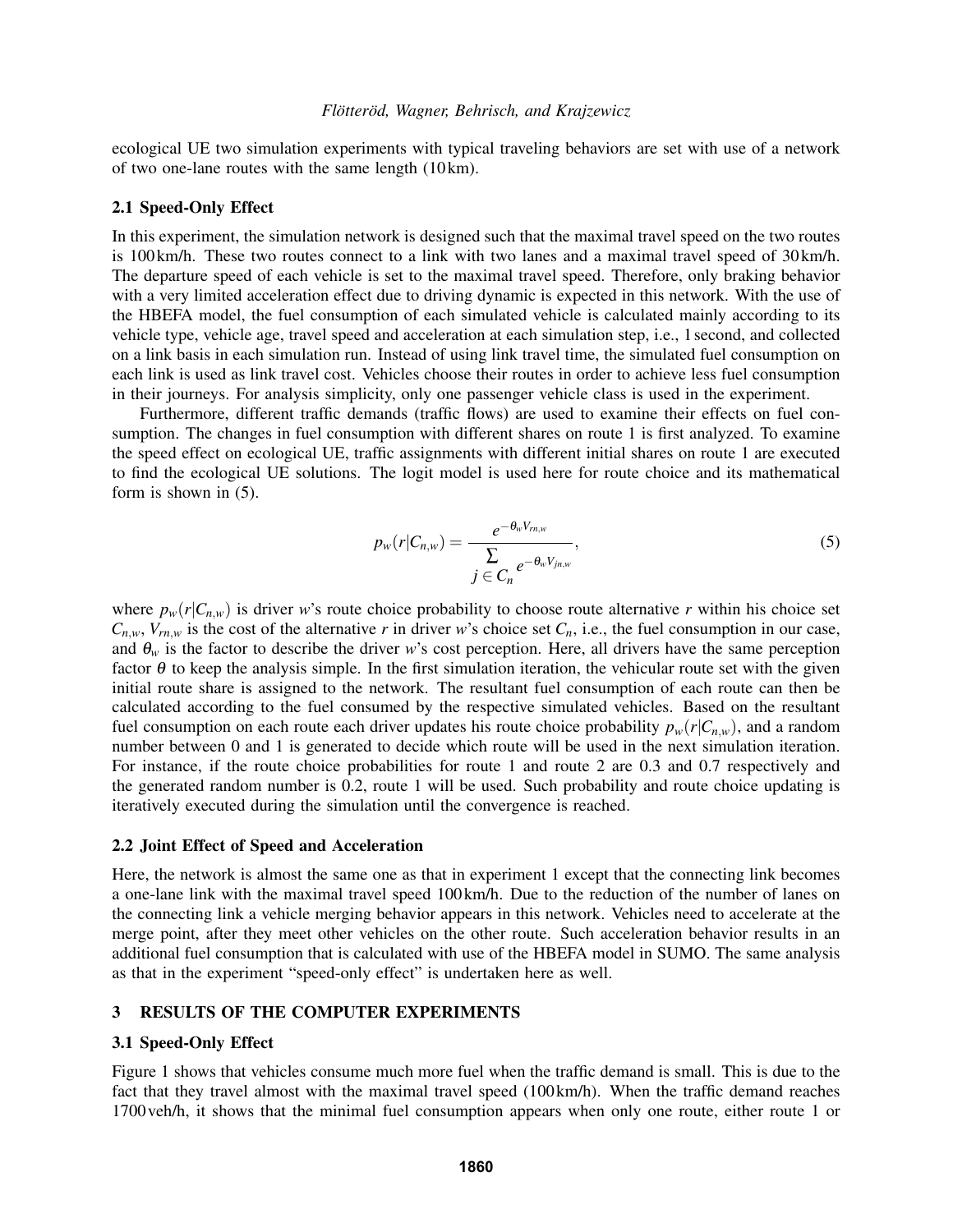route 2, is used. An even share results in the maximal fuel consumption where the respective travel time is minimal and it is the classical UE solution regarding travel time. When the traffic demand increases to 3000 veh/h, a plateau of less fuel consumption appears with a share between 0.45 and 0.55 on route 1. Such a plateau area further expends when traffic demands are 4000 veh/h and 5000 veh/h. It implies that different shares on route 1 results in the same fuel consumption and multiple UE solutions are possible. The initial route shares used in traffic assignment should therefore have an influence on searching the ecological UE solution.



Figure 1: Simulated fuel consumptions with the speed-only effect.

Furthermore, traffic assignments with different initial route shares on route 1 are executed. The route choice results at the UE state in Figure 2 correspond to those found in Figure 1.

Given that two routes have the same length, the route choice on both route remains even with different initial route shares when the traffic demand is small, i.e., all vehicles travel with high speed (see Figure 2 (a)). When traffic demand further increases, the initial route shares begin to influence the final route choice. When traffic demand is 1700 veh/h and the initial share on route 1 is less than 0.4, the UE solution is towards the use of route 2 and only less than 10% vehicles use route 1. However, an initial share on route 1 greater than 0.5 results in a completely different route choice (see Figure 2 (b)). The influence of the initial route share becomes more significant with the traffic demand 5000 veh/h. An even route share appears, when the initial route share is between  $0.35$  and  $0.65$  (see Figure 2 (c)). It is since there is a plateau region on the fuel consumption curve shown in Figure 1 and the search of a UE solution stays in this plateau region. Regarding the fuel consumption per vehicle at the UE state, more traffic demand results in lower travel speed and less fuel consumption (see Figure 3). The difference between the user equilibrium and the system optimum (SO), i.e., the total fuel consumption in the network is minimized, can also be observed in Figure 3. The ecological UE solution is to mainly use one route for achieving lower travel speed and the minimal fuel consumption, when traffic demand is less than 4000 veh/h. In this case, drivers cannot find the other better route. Therefore, this ecological UE solution corresponds to the ecological system optimal (SO) solution. In comparison to that, the initial route shares between 0.35 and 0.65 with traffic demand 5000 veh/h results in an ecological UE solution that does not comply with the ecological SO solution and yields more fuel consumption than that with the other initial route shares.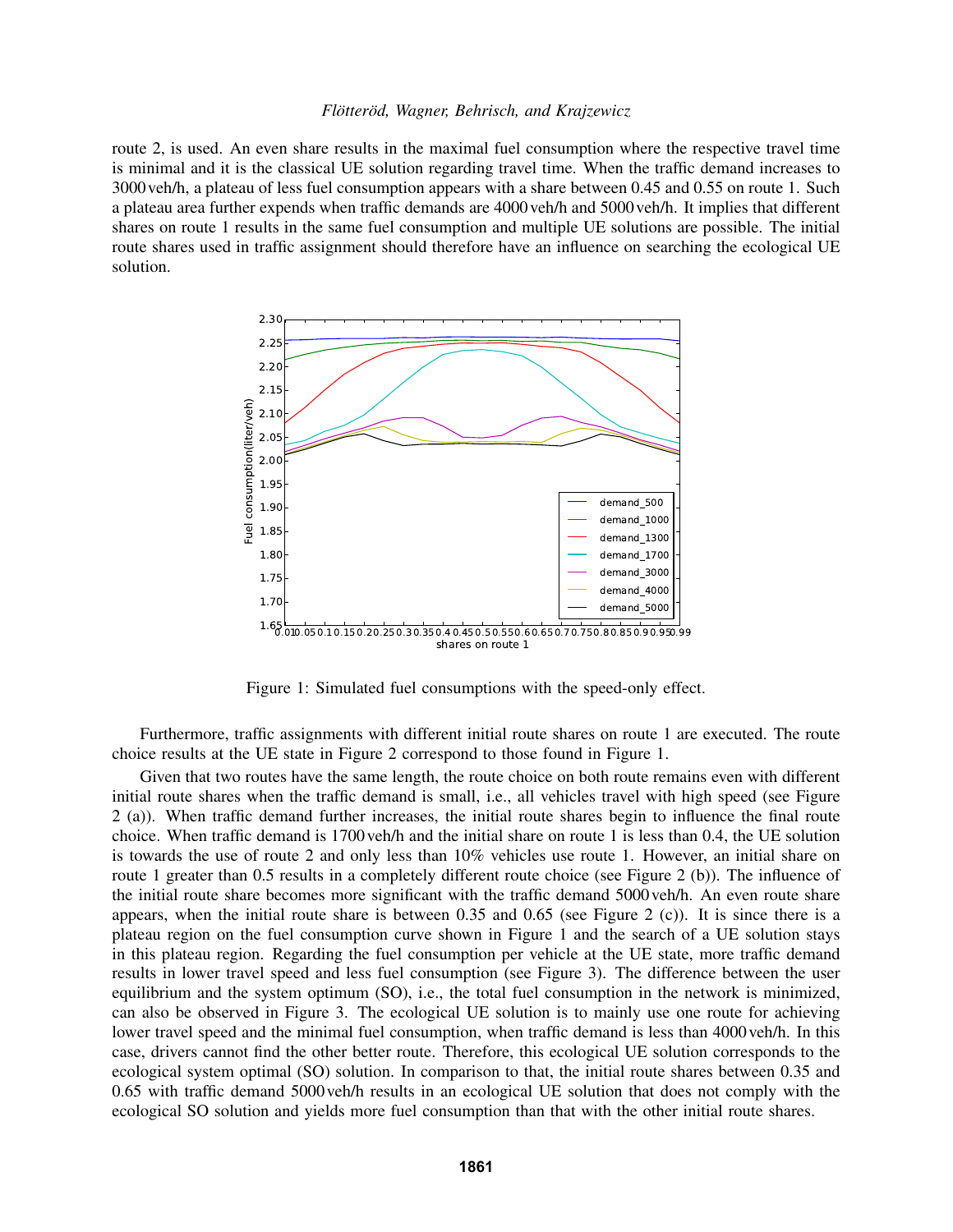

Figure 2: Simulated route shares with the speed-only effect.

#### 3.2 Joint Effect of Speed and Acceleration

Figure 4 shows the changes in fuel consumption with given route shares, when considering the speed and the acceleration effect. When only one route is mainly used, no vehicle merging appears and all vehicles travel with the maximal speed that results in a high fuel consumption. With large traffic demands vehicle merging becomes necessary and vehicles have to reduce their travel speeds and then accelerate to reach the desired speed, i.e., the maximal speed. Therefore, the minimal fuel consumption appears when the route share is even, i.e., vehicle merging frequently occurs. Moreover, there are some flat areas on the fuel consumption curves for the large traffic demands. These flat areas also imply that multi equilibriums are possible. In addition, in this simple network, the acceleration time is actually very short and its effect on fuel consumption is quite limited in comparison to the speed effect. Therefore, the above-mentioned speed-only effect can be observed again when traffic demand is not large, e.g., 1700 veh/h. It is also indicated that less fuel consumption occurs with the route shares between 0.1 and 0.2 and between 0.8 and 0.9. The main reason is that the route capacity for free-flow speed in this network is around 900 veh/h. With a even route share vehicles on both routes can travel almost with the maximal speed. Once the route share is considerable uneven, e.g., 85/15, vehicle merging behavior has more impact on vehicles on the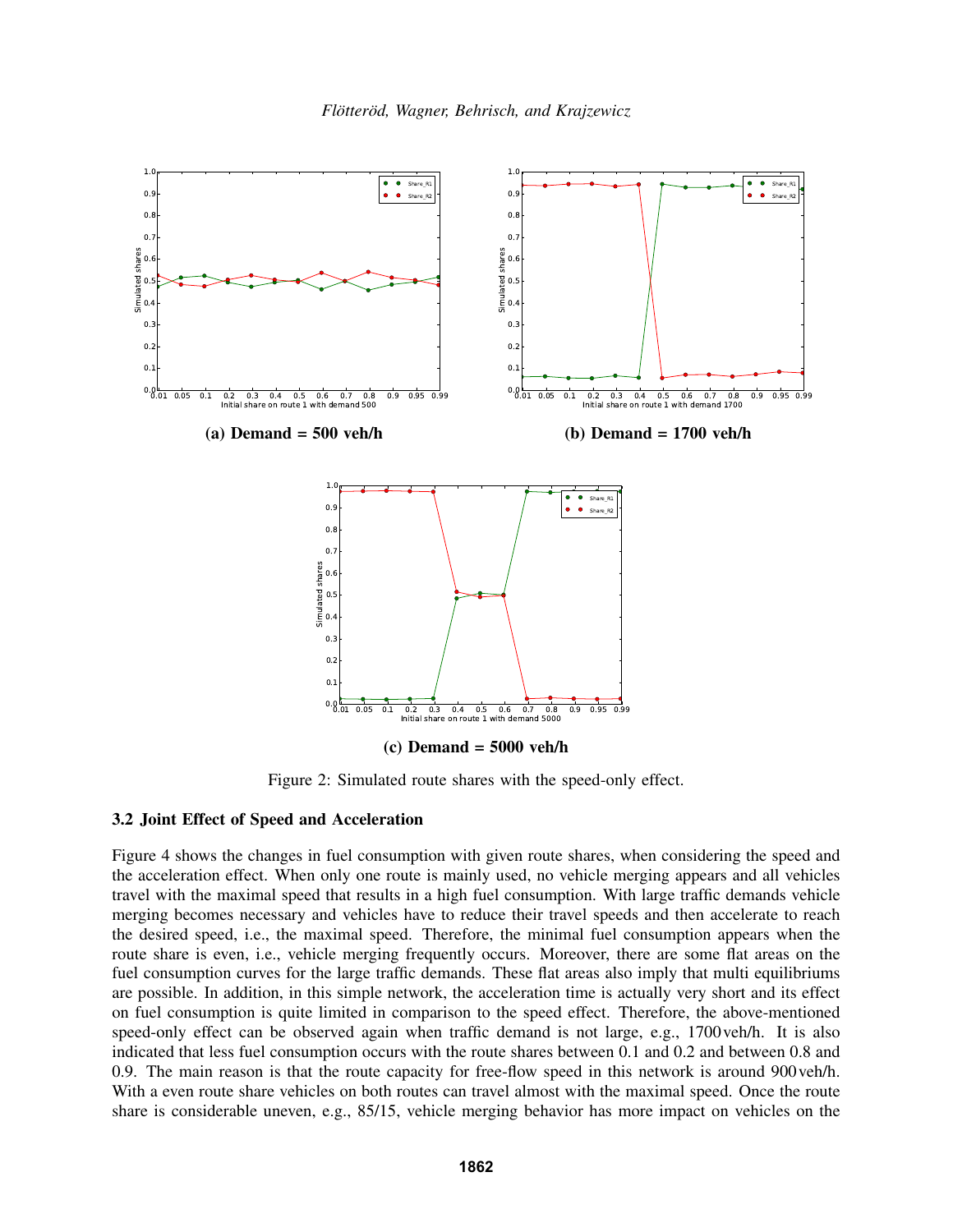

Figure 3: Fuel consumption at the UE state with the speed-only effect.



Figure 4: Simulated fuel consumptions with the vehicle merging effect.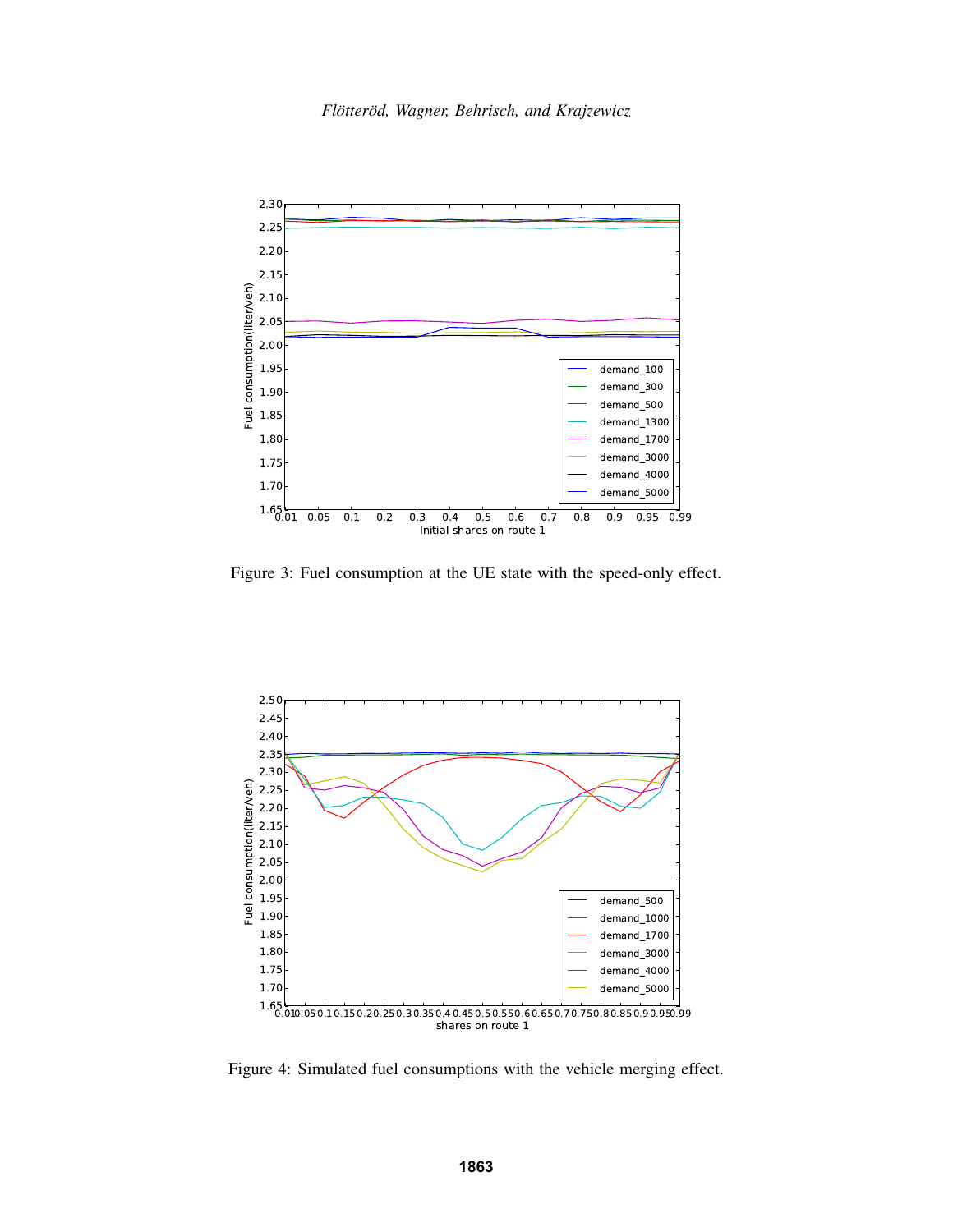route with more traffic load such that they have to travel slowly and consume less fuel. The resultant simulated speed averages on the routes with different shares support this statement.

Furthermore, Figure 5 shows the traffic assignment results with different initial route shares. An even route share appears when traffic demand is 1000 veh/h. Due to less traffic demand vehicle merging behavior rarely occurs and vehicles travel almost with the maximal speed. With traffic demand 1700 veh/h a even route share is obtained when the initial route share on route 1 is 0.01 or 0.99. It is since these two initial route sets result in a network state that the travel speed and the fuel consumption on both routes are almost the same. The route choice probability on each routes is thus 50% which directly results in an UE state. However such a UE state results in a high fuel consumption (see Figure 6).



Figure 5: Simulated route shares with the vehicle merging effect.

Regarding the other initial shares the ecological UE solution is found when one of the routes serves 80-90 percent of the traffic demand which corresponds to the results in Figure 4. When the traffic demand reaches 5000 veh/h, a route share closed to a even share results in the ecological UE solution (see Figure 5 (d)) which complies with the classical UE solution. The resultant total fuel consumption per vehicle with different initial shares remains almost the same with slight fluctuation shown in Figure 6.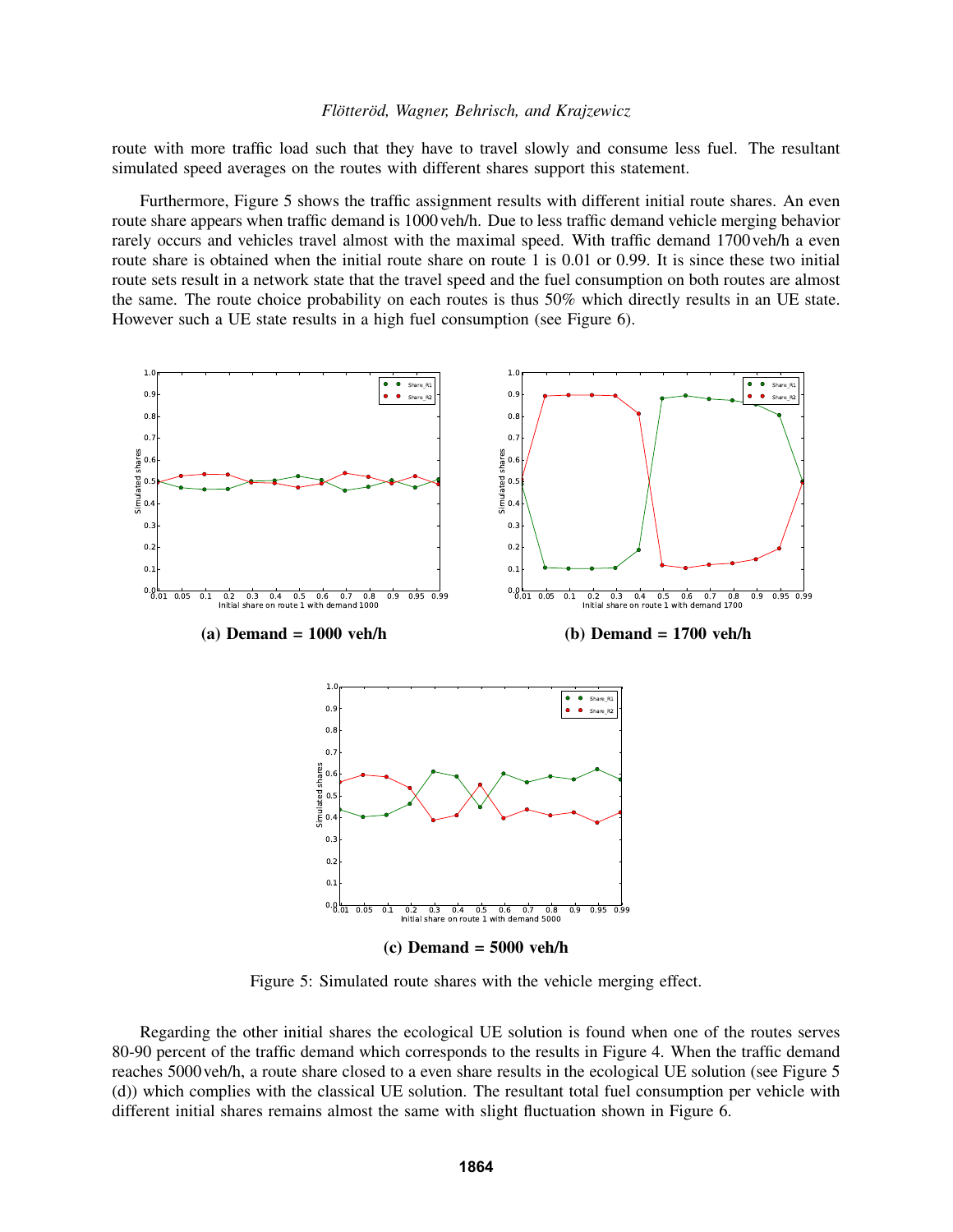

Figure 6: Fuel consumption at the UE state with the vehicle merging effect.

### 4 CONCLUSIONS AND PERSPECTIVES

The results from the simulation experiments show that a unique solution with use of Wardrop's UE principle for achieving a ecological user equilibrium is not guaranteed. Moreover, such an ecological UE solution is not stable and strongly depends on the given initial route sets, especially when only considering the speed effect. The results also demonstrate that by the use of fuel consumption as an objective function to compute a UE solution in networks makes the computation of such a UE much more complicated, since the monotonicity of the travel-time function is lost. It seems that this effect is also robust under the inclusion of acceleration. In our example, the captured acceleration effect is quite limited due to the network simplicity. Therefore, it is necessary to further investigate and verify the acceleration effect on the ecological user equilibrium with use of a real network. If the respective result would correspond to that with the speed-only effect, an ecological UE is difficult to be carried out in practice such that all vehicles on arterials, expressways or highways drive slowly in oder to couple the so-called ideal travel speed. Under this circumstance, an ecological UE could be realized only in a network with speed limits under the ideal travel speed, such as in a dense urban network. Otherwise, not only fuel consumption but also travel time need to be considered in the standard UE approach in favor of ecology.

#### **REFERENCES**

- Behrisch, M., Y.-P. Flötteröd, D. Krajzewicz, and P. Wagner. 2012. "Ecological user equilibrium in traffic management?". Technical Report 76186, Institute of Transporation Systems, German Aerospace Center.
- European Union 2012. "Low Emission Zones in Europe web site". Accessed Jun. 6, 2012. http://www. lowemissionzones.eu.
- German Aerospace Center 2012. "SUMO: Simulation of Urban Mobility web site". Accessed Jul. 10, 2012. http://sumo.sourceforge.net.
- INFRAS 2012. "HBEFA: Handbook Emission Factors for Road Transport web site". Accessed Jun. 24, 2012. http://www.hbefa.net/e/index.html.